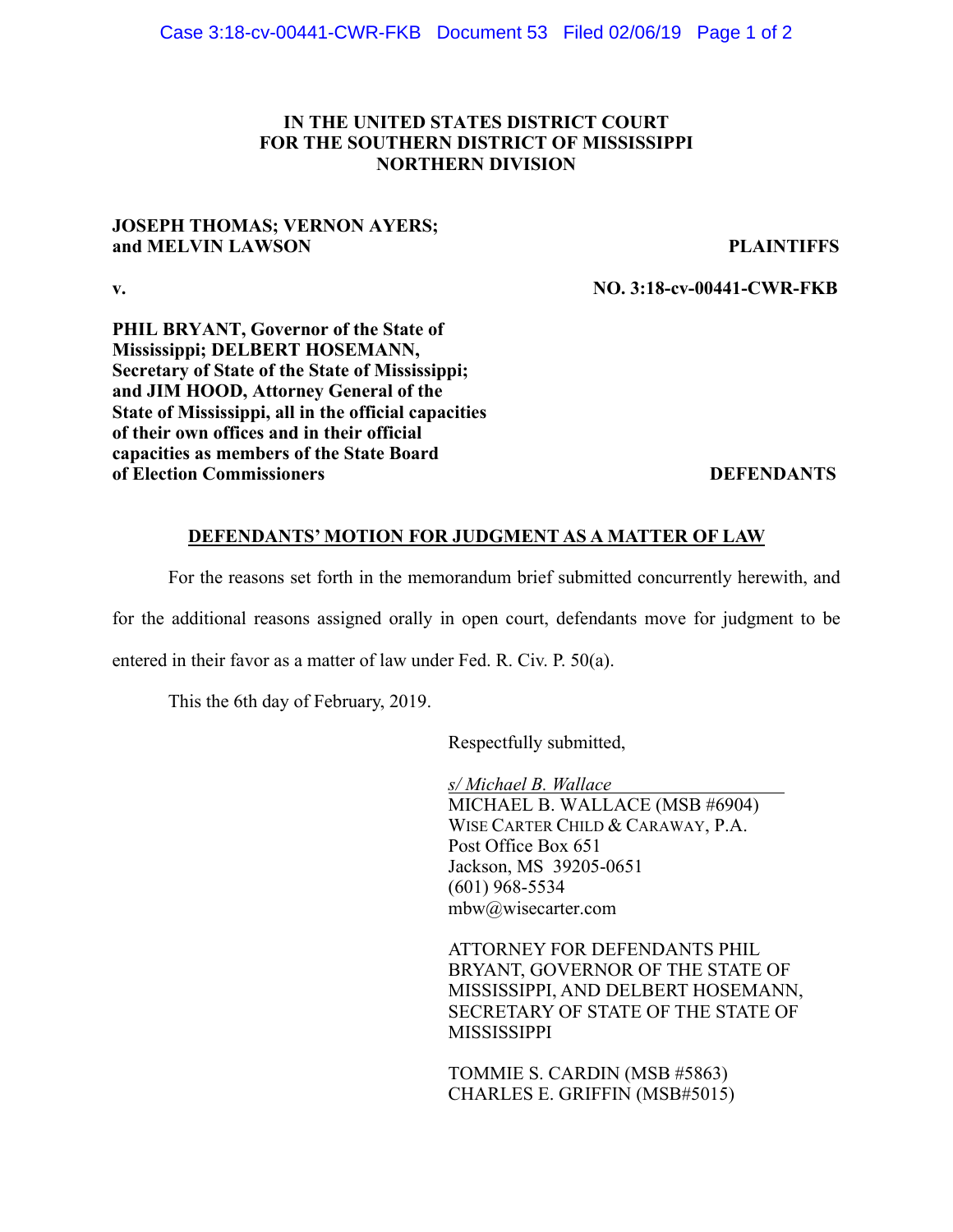BENJAMIN M. WATSON (MSB #100078) B. PARKER BERRY (MSB #104251) BUTLER SNOW LLP Suite 1400 1020 Highland Colony Park Ridgeland, MS 39157 Post Office Box 6010 Ridgeland, MS 39158-6010 Tel: (601) 985-4570 Fax: (601) 985-4500 E-mail: tommie.cardin@butlersnow.com E-mail: charles.griffin@butlersnow.com E-mail: ben.watson@butlersnow.com E-mail: parker.berry@butlersnow.com

ATTORNEYS FOR ALL DEFENDANTS

# **CERTIFICATE OF SERVICE**

I, Michael B. Wallace, hereby certify that I electronically filed the foregoing with the Clerk of Court using the CM/ECF system which will automatically send email notification to all counsel of record.

This the 6th day of February, 2019.

*s/ Michael B. Wallace* Michael B. Wallace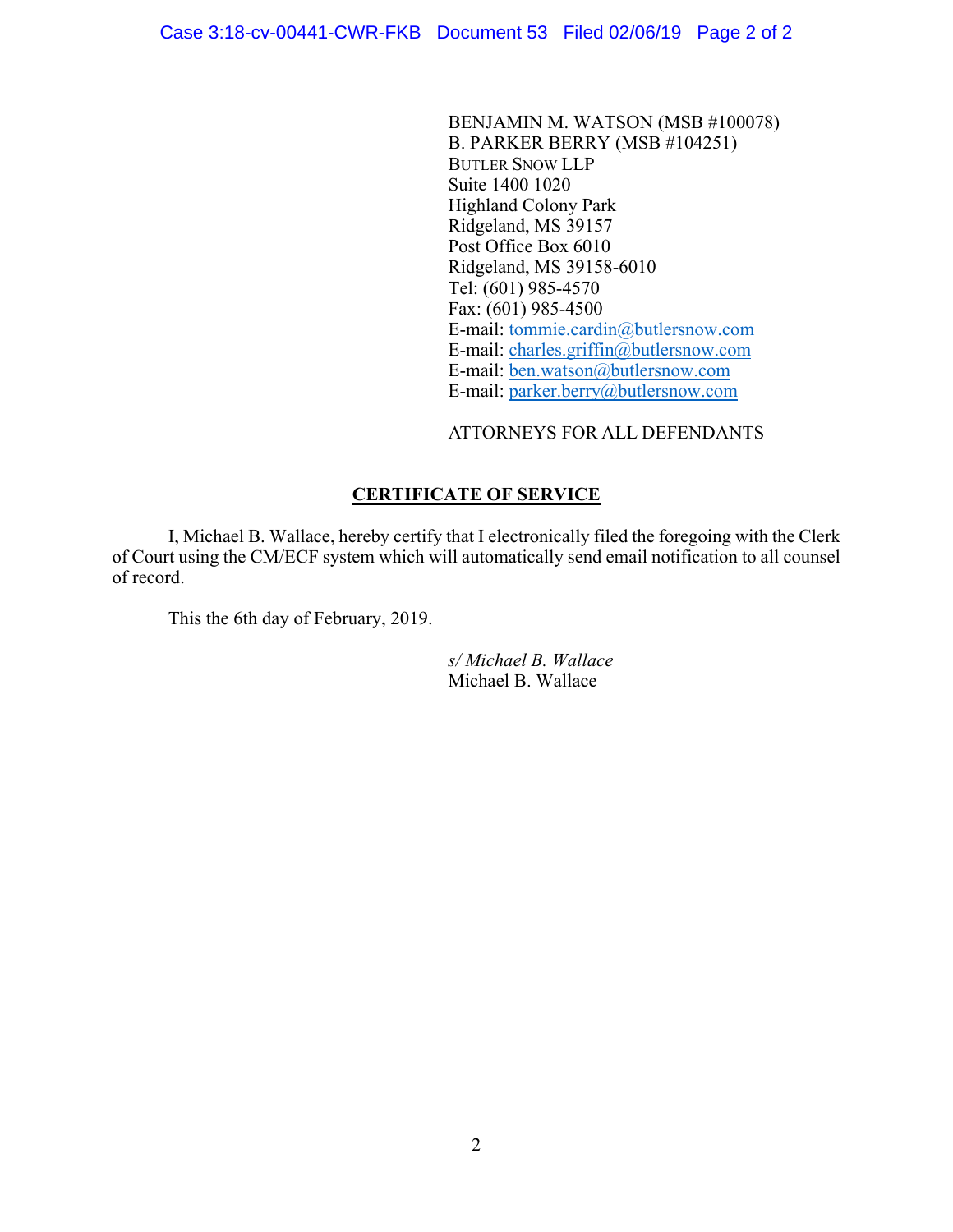# **IN THE UNITED STATES DISTRICT COURT FOR THE SOUTHERN DISTRICT OF MISSISSIPPI NORTHERN DIVISION**

# **JOSEPH THOMAS; VERNON AYERS; and MELVIN LAWSON PLAINTIFFS**

**v. NO. 3:18-cv-00441-CWR-FKB**

**PHIL BRYANT, Governor of the State of Mississippi; DELBERT HOSEMANN, Secretary of State of the State of Mississippi; and JIM HOOD, Attorney General of the State of Mississippi, all in the official capacities of their own offices and in their official capacities as members of the State Board of Election Commissioners DEFENDANTS** 

## **DEFENDANTS' MEMORANDUM BRIEF IN SUPPORT OF MOTION FOR JUDGMENT AS A MATTER OF LAW**

Defendants have moved at the close of plaintiffs' evidence for judgment as a matter of law pursuant to Fed. R. Civ. P. 50(a). For the reasons of law set forth hereafter, plaintiff cannot, as a matter of law, establish that Senate District 22, as defined by the Mississippi Legislature in Joint Resolution No. 201, contravenes the results test of § 2 of the Voting Rights Act, 51 US.C. § 10301. Additional reasons based upon the insufficiency of plaintiffs' evidence will be assigned orally in open court.

# **I. THE RESULTS TEST OF § 2 IS NOT VIOLATED BY A SINGLE LEGISLATIVE DISTRICT WITH A MAJORITY BVAP.**

Section 2(a) of the Voting Rights Act prohibits the imposition by a State of any "standard, practice, or procedure" which bears certain characteristics. The standard, practice, or procedure of which plaintiffs complain here is the border of Senate District 22 as adopted in 2012 by Joint Resolution No. 201. They claim that the border itself "results in a denial or abridgement of the right of any citizen of the United States to vote on account of race or color," within the meaning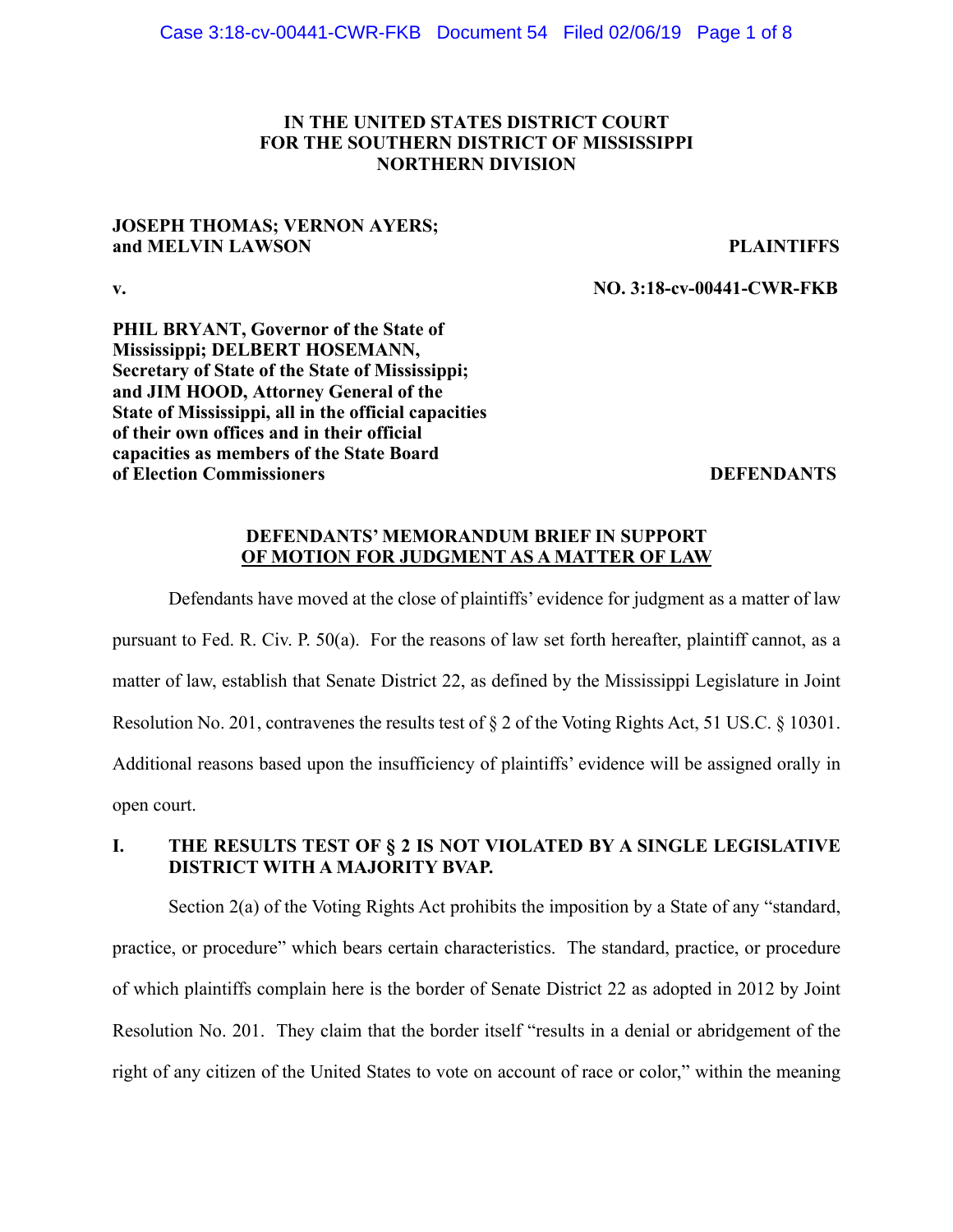### Case 3:18-cv-00441-CWR-FKB Document 54 Filed 02/06/19 Page 2 of 8

of  $\S$  2(a). To make the necessary showing,  $\S$  2(b) requires plaintiffs, who are black, to prove, "based on the totality of circumstances, . . . that the political processes leading to nomination or election in the state . . . are not equally open to participation by members of the black race "in" that its members have less opportunity than other members of the electorate to participate in the political process and to elect representatives of their choice."

Plaintiffs' claim that the border of District 22 grants blacks "less opportunity than other members of the electorate to participate in the political process and to elect representatives of their choice" is a little peculiar, since blacks made up a majority of the voting age population of the district when the census was taken in 2010. As a matter of simple mathematics, it would seem that blacks have a greater opportunity than other residents of District 22 to elect a Senator of their choice. Plaintiffs nevertheless ask this Court to rule that a handful of other factors somehow reduce their opportunity below the level of equality, notwithstanding their unquestioned majority. They therefore ask this Court to impose a different border for District 22 which they speculate will give them a better opportunity.

The Supreme Court of the United States in *Bartlett v. Strickland*, 556 U.S. 1 (2009), rejected an invitation to permit courts to engage in speculation in the enforcement of § 2. Plaintiffs in this case argue that a majority may not be enough to guarantee equal opportunity; plaintiffs in *Bartlett* argued that less than a majority might be enough to guarantee equal opportunity. They contended that § 2 should be construed to allow them to prove the existence of a district in which "the minority population, at least potentially, is large enough to elect the candidate of its choice with help from voters who are members of the majority and who cross over to support the minority's preferred candidate." *Id*., at 13 (opinion of Kennedy, J.). The Court rejected this contention, holding that § 2 does not require the creation of a district in which a minority group is still a minority: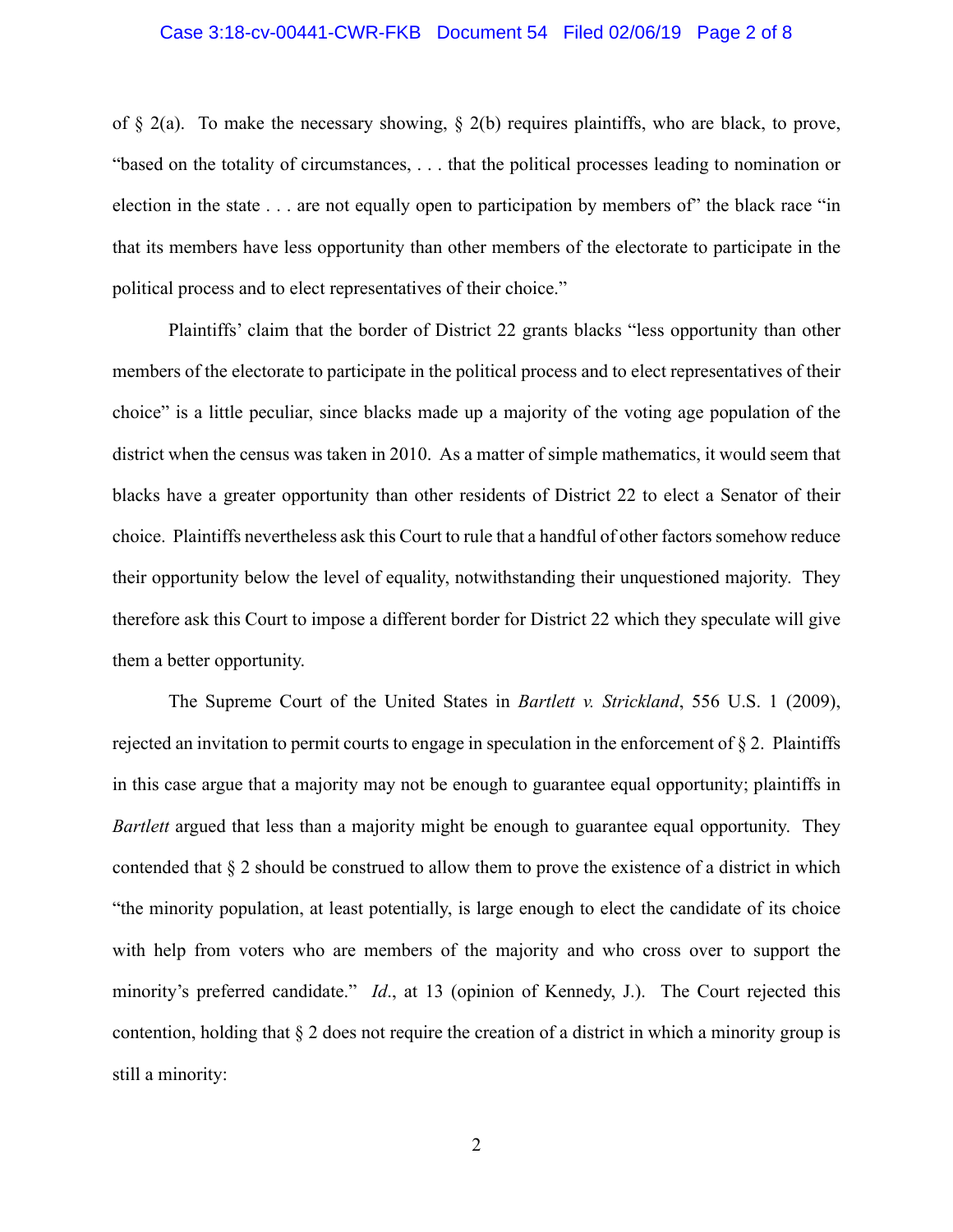### Case 3:18-cv-00441-CWR-FKB Document 54 Filed 02/06/19 Page 3 of 8

Nothing in § 2 grants special protection to a minority group's right to form political coalitions. "[M]inority voters are not immune from the obligation to pull, haul, and trade to find common political ground." [*Johnson v.*] *DeGrandy*, 512 U.S. [997], 1010 [(1994)].

*Bartlett*, 556 U.S. at 15 (opinion of Kennedy J.). The Court declined to require courts and

legislatures "to scrutinize every factor that enters into districting to gauge its effect on crossover

voting." *Id*., at 22.

Instead, applying and explaining the holding of *Thornburg v. Gingles*, 478 U.S. 30 (1986),

the Court set a simple numerical standard for the evaluation of districts in a legislative

apportionment to which § 2 might apply:

Do minorities make up more than 50 percent of the voting-age population in the relevant geographic area? That rule provides straightforward guidance to courts and to those officials charged with drawing district lines to comply with  $\S 2$ .... Where an election district could be drawn in which minority voters form a majority but such a district is not drawn, . . . then -- assuming the other *Gingles* factors are also satisfied -- denial of the opportunity to elect the candidate of choice is a present and discernable wrong that is not subject to the high degree of speculation and prediction attendant upon the analysis of crossover claims.

*Id.*, at 18-19 (opinion of Kennedy, J.) (citation omitted).

Here, the premise of *Gingles* is not satisfied, and the danger of speculation is as apparent as it was in *Bartlett*. This is not a case in which "such a district is not drawn." *Id*., at 18. The 2012 Legislature actually drew "an election district . . . in which minority voters form a majority." *Id.* Plaintiffs ask this Court to speculate that the nature of the border deprives the black majority of an equal opportunity to compete with the white minority, but their effort to blame the border instead of other factors relies on just the sort of speculation that *Bartlett* rejected in favor of "an objective, numerical test." *Id*.

Of course, the Supreme Court has recognized the right of minorities to contest the number of majority-minority districts drawn in the apportionment of any legislative body. As the Court has explained: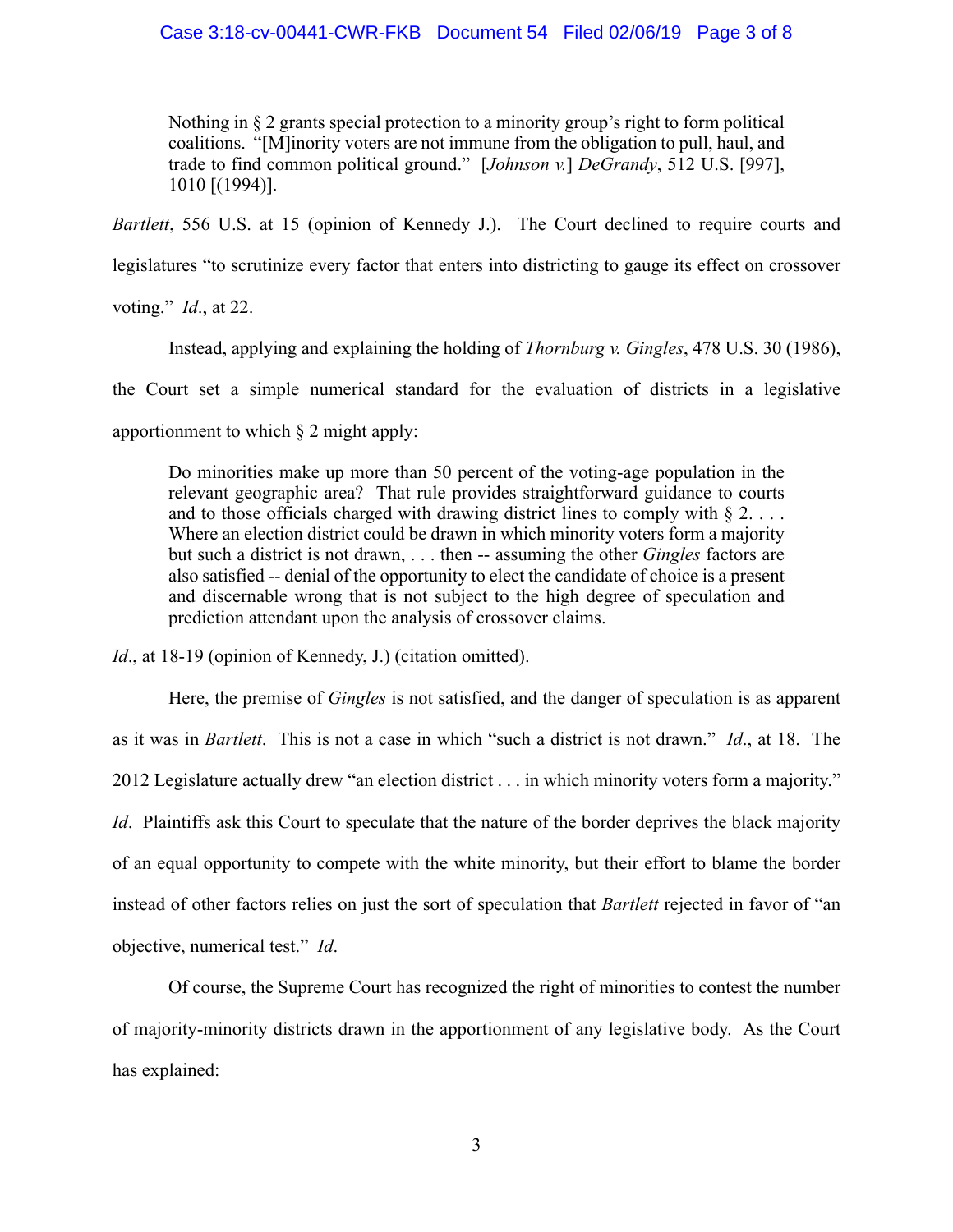### Case 3:18-cv-00441-CWR-FKB Document 54 Filed 02/06/19 Page 4 of 8

[I]n the context of a challenge to the drawing of district lines, "the first *Gingles* condition requires the possibility of creating more than the existing number of reasonably compact districts with a sufficiently large minority population to elect candidates of its choice." *DeGrandy*, *supra*, at 1008.

*League of United Latin American Citizens v. Perry*, 548 U.S. 399, 430 (2006). Unless plaintiffs can show that a legislative body failed to draw as many districts as could properly be drawn, no relief is available under § 2. They cannot complain that a majority-minority district should have encompassed a different set of members of a minority group. "If the inclusion of the plaintiffs would necessitate the exclusion of others, then the State cannot be faulted for its choice." *Id*., at 429-30.

Here, plaintiffs have not challenged the total number of majority-minority districts created by J.R. No. 201, nor do they claim that an additional such district could have been created in the general vicinity of District 22. They simply argue that a different district should have been drawn which would give a different majority a better chance to win. If  $\S 2$  does not immunize a minority of black voters "from the obligation to pull, haul, and trade to find common political ground," *DeGrandy*, 512 U.S. at 1020, it certainly should not immunize a black majority from the need to do such hard political work within its own ranks.

Plaintiffs rely, in support of their suggestion that a black majority may be entitled to relief under § 2 upon a single Fifth Circuit decision, *Monroe v. City of Woodville*, 819 F.2d 507 (5th Cir. 1987).**<sup>1</sup>** In that case, however, the City confessed liability and the Fifth Circuit ruled that the District Court should have attempted to fashion a remedy. When the District Court tried the case, it again denied relief, and this time the Fifth Circuit affirmed. *Monroe v. City of Woodville*, 881 F.2d 1327 (5th Cir. 1989). The Court acknowledged that Fifth Circuit cases from the time before

<u>.</u>

**<sup>1</sup>** They also rely on a single decision of the Eighth Circuit. *See Mo. State Congress of the NAACP v. Ferguson-Florissant Sch. Dist.*, 894 F.3d 924 (8th Cir. 2018). Like *Monroe*, that case did not involve a challenge to a singlemember district within a larger districting plan. Both cases involved challenges to the election of governmental bodies on an at-large basis. No reported decision of any court appears to have reached a similar result regarding a singlemember district.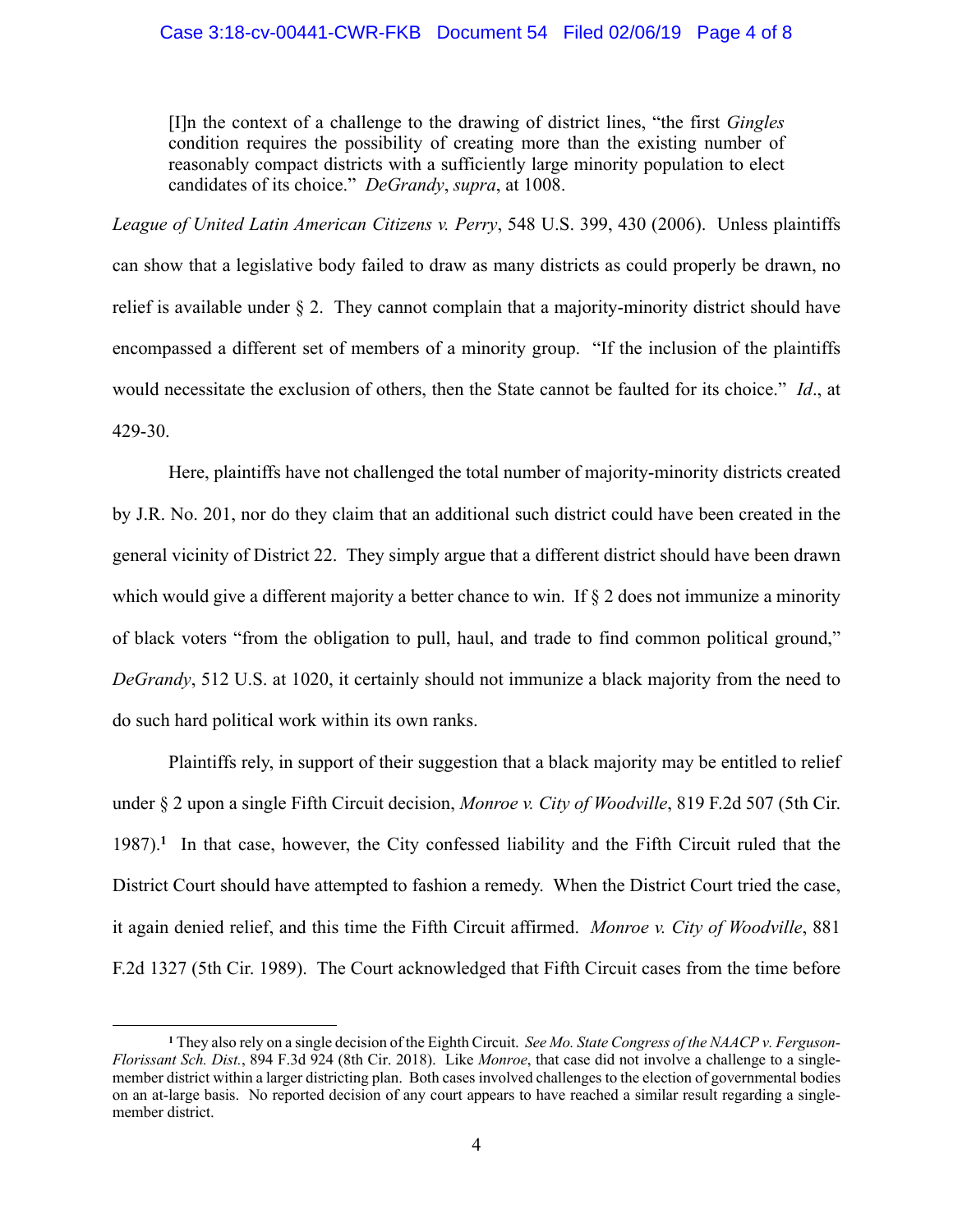#### Case 3:18-cv-00441-CWR-FKB Document 54 Filed 02/06/19 Page 5 of 8

the 1982 amendment to  $\S$  2 had held that at-large forms of government could be attacked even where blacks held a voting age majority. The Court, however, expressed skepticism about the permanent vitality of such a rule:

The caveat should be added that in *Zimmer*, [*v. McKeithen*, 485 F.2d 1297, 5th Cir. 1973 (en banc), *aff'd*, *sub nom. East Carroll Parish Sch. Bd. v. Marshall*, 424 U.S. 636 (1976),] at least, the black majority had recently been freed from literacy tests and impediments to voting registration. As *de jure* restrictions on the right to vote mercifully recede further into the historical past, we should expect it to be increasingly difficult to assemble a *Zimmer*-type voting rights case against an atlarge electoral district where a minority-majority population exists.

*Monroe*, 881 F.2d at 1333. Now, three decades later, the Fifth Circuit would expect to see evidence of discrimination and itsstill continuing effects, which plaintiffs have not offered, before extending those principles for the first time to single-member districts.

The practical implications of plaintiffs' contention are immense. Every decade, the Mississippi Legislature must redistrict the 52 Senators and the 122 Representatives. Plaintiffs can always offer to prove, as these plaintiffs do not, that any aspect of any district was created in violation of the intent test of § 2 and the Fourteenth and Fifteenth Amendments. *LULAC* permits a challenge under the results test of § 2 if plaintiffs can show that either chamber failed to create the maximum number of majority-minority districts meeting the requirements of *Gingles*. However, plaintiffs claim that, even where there is no evidence of discriminatory intent and no possibility of creating an additional district, the details of every single majority-minority district can require a trial in federal court. In 2012, the Legislature created 15 majority-minority Senate districts. Plaintiffs claim that every one of them could be subject to suit, and, of course, the same would be true of every majority-minority supervisor district or city council district.

The Supreme Court has never authorized such an inquiry into the details of legislative redistricting. The Fifth Circuit has never authorized such an inquiry. Plaintiffs have not cited any case from any court where it has been held that a majority-minority district violated § 2 because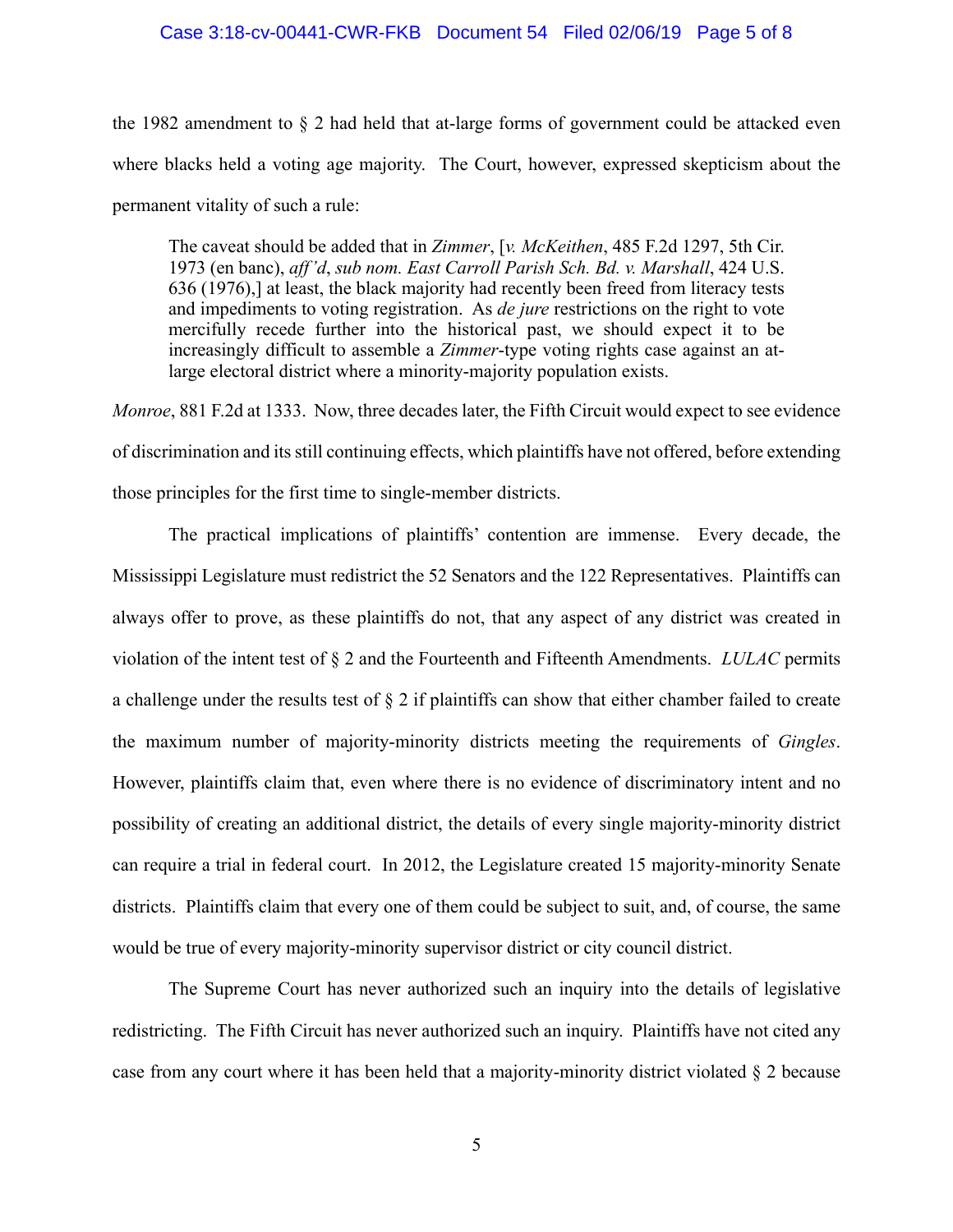#### Case 3:18-cv-00441-CWR-FKB Document 54 Filed 02/06/19 Page 6 of 8

other borders might have been more favorable to the electoral success of black voters and candidates.**<sup>2</sup>** Nothing in the language of § 2 or any precedent suggests that this Court should be the first to do so.

## **II. ANY EXPANSION OF THE SCOPE OF § 2 MUST BE CONSIDERED IN LIGHT OF THE CANON OF CONSTITUTIONAL AVOIDANCE.**

Over the years since 1982, the Supreme Court has often been asked to consider the contours of the results test of § 2 as applied to different circumstances. Plaintiffs here ask this Court to take a road not previously taken by altering the border of a single-member legislative district to enlarge a majority-minority voting age population that already exists. When asked to resolve doubtful expansions of the reach of  $\S$  2, the Supreme Court has previously "resolve [d] that doubt by avoiding serious constitutional concerns under the Equal Protection Clause." *Bartlett*, 556 U.S. at 21 (opinion of Kennedy, J.).

The Supreme Court does not appear ever to have addressed the constitutionality of any application of § 2 in any circumstances. Plaintiffs, however, assert that the Fifth Circuit has approved the constitutionality of § 2 as applied in all circumstances, in *Jones v. City of Lubbock*, 727 F.2d 364 (5th Cir. 1984). *Jones* is not so broad.**<sup>3</sup>** As plaintiffs here acknowledge, the City argued that  $\S$  2 preserved the intent standard [Dkt.  $\#$  50 at 8], and the Fifth Circuit simply held, "Assigning a non-intent standard to an enforcement measure does not pose a serious constitutional obstacle." *Id*., at 375. The Court added that "we perceive § 2 as merely prescribing a potion to remove vestiges of the past official discrimination and to ward off such discrimination in the future." *Id*., at 375 n.6, quoting *Major v. Treen*, 574 F. Supp. 325, 347 (E.D. La. 1983).

<u>.</u>

**<sup>2</sup>** Although not controlling here, an identical claim was rejected in *Jeffers v. Beebe*, 895 F. Supp. 2d 920, 932 (E.D. Ark. 2012).

**<sup>3</sup>** If it were, it would have been peculiar for five Judges of the Fifth Circuit to apply the canon of constitutional avoidance to a new application of § 2 in *Veasey v. Abbott*, 830 F.3d 216, 314-17 (5th Cir. 2016) (*en banc*) (Jones, J., dissenting). The majority upheld the constitutionality of § 2 "as applied here." *Id*., at 253 n.47. The Court did not suggest that all possible applications of § 2 would prove constitutional.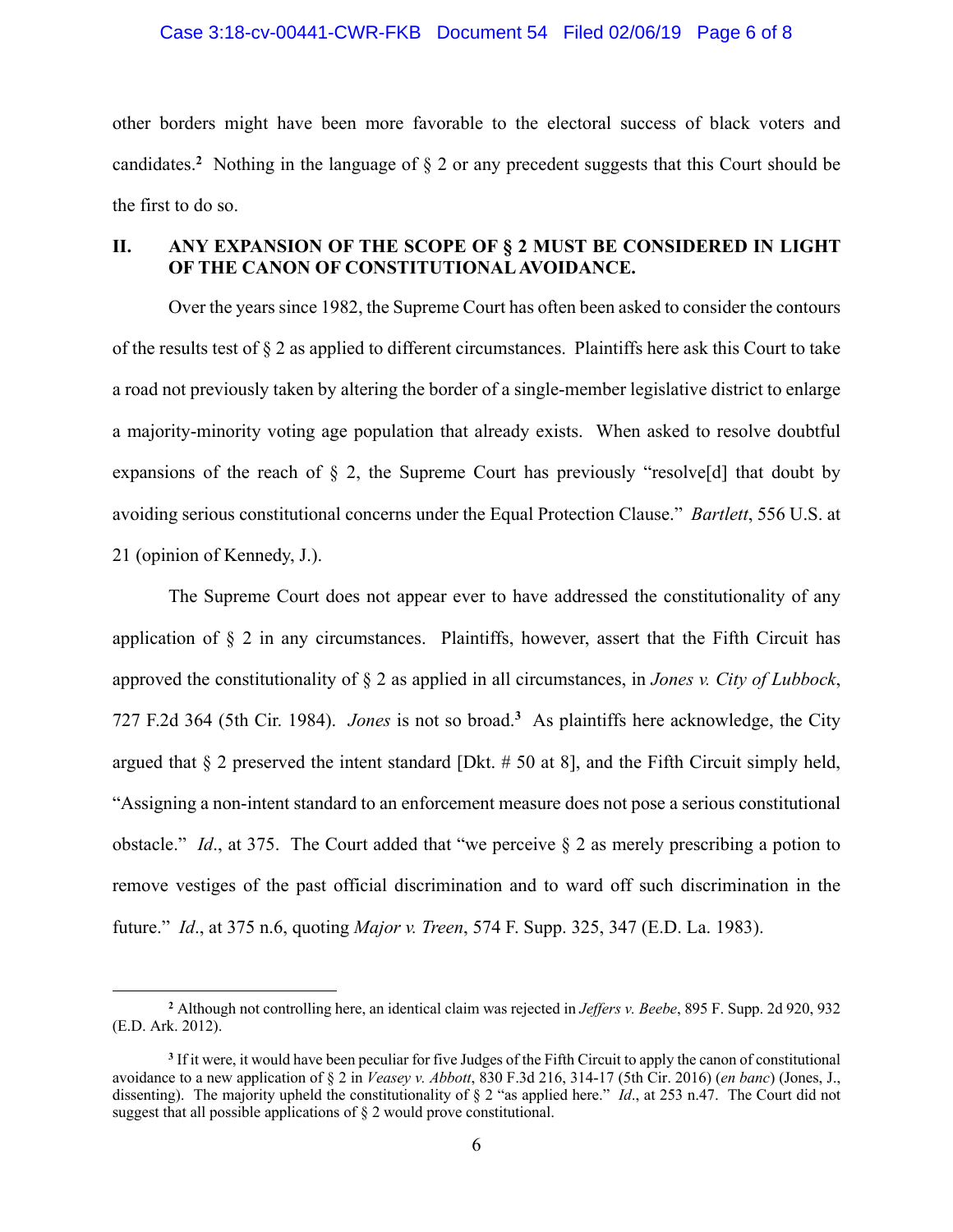### Case 3:18-cv-00441-CWR-FKB Document 54 Filed 02/06/19 Page 7 of 8

Nothing can possibly be found in the language Congress adopted as  $\S 2$  to suggest that a single-member majority-minority district is in any way forbidden. No one has previously found in the legislative history or the case law any congressional authorization to strike down such a district "to remove vestiges of past official discrimination and to ward off such discrimination in the future." *Id*. To accept such an expansion § 2 so as to alter the border of District 22 to add new voters about whom nothing is known but their race runs squarely into the prohibition of using race as the predominant factor in devising legislative districts, as set forth in *Miller v. Johnson*, 515 U.S. 900, 916 (1975). Here, plaintiffs' invitation should be rejected.

# **CONCLUSION**

For the reasons stated herein and for the further reasons assigned orally in open court, this Court should enter judgment as a matter of law in favor of defendants.

This the 6th day of February, 2019.

Respectfully submitted,

*s/ Michael B. Wallace* MICHAEL B. WALLACE (MSB #6904) WISE CARTER CHILD & CARAWAY, P.A. Post Office Box 651 Jackson, MS 39205-0651 (601) 968-5534 mbw@wisecarter.com

ATTORNEY FOR DEFENDANTS PHIL BRYANT, GOVERNOR OF THE STATE OF MISSISSIPPI, AND DELBERT HOSEMANN, SECRETARY OF STATE OF THE STATE OF MISSISSIPPI

TOMMIE S. CARDIN (MSB #5863) CHARLES E. GRIFFIN (MSB#5015) BENJAMIN M. WATSON (MSB #100078) B. PARKER BERRY (MSB #104251) BUTLER SNOW LLP Suite 1400 1020 Highland Colony Park Ridgeland, MS 39157